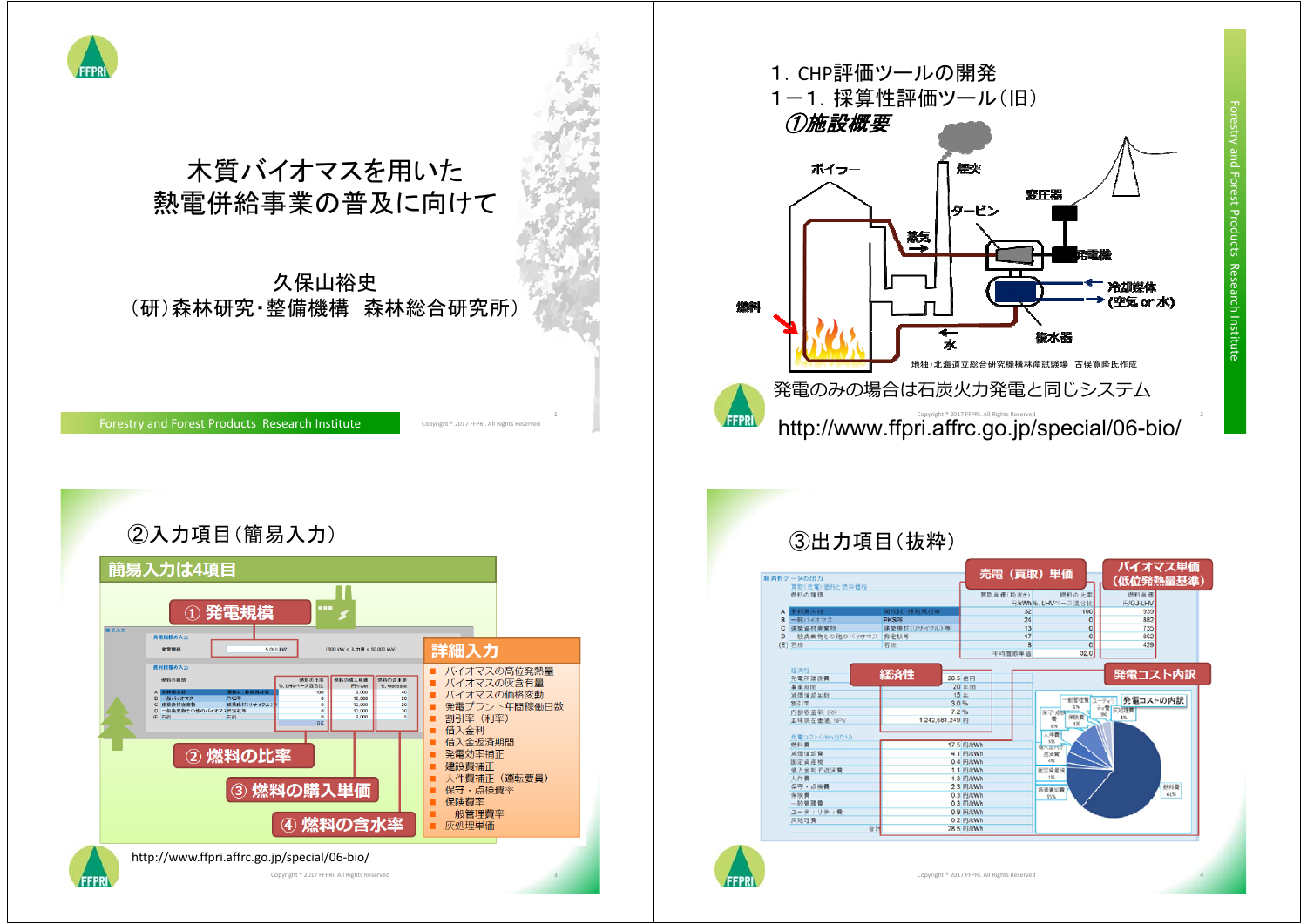

### ②入力項目

#### 入力項目

|    | 1 発電出力 | *発電だけ行う場合        |    |            |            | 1,999 kW  |               |
|----|--------|------------------|----|------------|------------|-----------|---------------|
|    | 2 抽気条件 | *抽気すると発電出力が下がります |    | 圧力         |            |           | $0.8$ MPa     |
|    | 3(熱利用) |                  |    |            | →蒸気温度      | 170       | ್.            |
|    |        |                  |    | 流量         |            | $7.9$ t/h |               |
|    | 5 稼働日数 | 年間稼働日数           | 設計 |            |            |           | 330 日/年       |
|    | 6 原料条件 | 使用割合             |    | 国産木材       | 未利用木材チップ   | 100       | 96            |
|    |        | *LHVベース混合比       |    |            | 一般木材チップ    | 0         | $\frac{9}{6}$ |
| 8  |        | *合計を100%に調整      |    |            | リサイクル木材チップ | 0         | $\frac{9}{6}$ |
| 9  |        |                  |    | 輸入木材等      | 輸入木質チップ    | 0         | 96            |
| 10 |        |                  |    |            | 輸入ペレット     | 0         | $\frac{9}{6}$ |
| 11 |        |                  |    | <b>PKS</b> |            | 0         | $\frac{9}{6}$ |
| 12 |        |                  |    | 石炭         |            | 0         | $\frac{9}{6}$ |
| 13 |        |                  |    |            | 合計         | 100       | %             |



FFPR

Copyright ® 2017 FFRRI. All Rights Reserved

#### ③出力項目(抜粋)

| 出力項目 |        |            |                           |                  |         |  |  |
|------|--------|------------|---------------------------|------------------|---------|--|--|
| 101  | ボイラー能力 | 蒸発量        |                           | 11.9 t/h         |         |  |  |
| 102  |        | 主蒸気温度      |                           | 369 °C           |         |  |  |
| 103  |        | 主蒸気圧力      |                           |                  | 4.0 MPa |  |  |
| 104  | 定格出力   | 発電出力       |                           | 1,112 kW         |         |  |  |
| 105  |        | 熱出力        | A:潜熱+顕熱 (全抽気熱量)           | 6,378 kW         |         |  |  |
| 106  |        |            | B: 潜熱のみ (ドレン熱量を除く)        | 4,806 kW         |         |  |  |
| 107  | 各種効率   | 電気         | 発電端:A                     | 11.9 %           |         |  |  |
| 108  |        |            | 送電端                       | 10.3 %           |         |  |  |
| 109  |        | 熱:B        | 全抽気熱量基準                   | 68.1 %           |         |  |  |
| 110  |        |            | 総合効率: A+B (80%以下で抽気条件を設定) | 80.0 %           |         |  |  |
| 111  | 年間使用量  | 国産木材       | 未利用木材チップ                  | 26,217 t         |         |  |  |
| 112  | *燃焼時質量 |            | 一般木材チップ                   | 0 <sub>t</sub>   |         |  |  |
| 113  |        |            | リサイクル木材チップ                | 0 <sub>t</sub>   |         |  |  |
| 114  |        | 輸入木材等      | 輸入木質チップ                   | 0 <sub>t</sub>   |         |  |  |
| 115  |        |            | 輸入ペレット                    | $\mathbf{0}$     | t       |  |  |
| 116  |        | <b>PKS</b> |                           | 0 <sub>t</sub>   |         |  |  |
| 117  |        | 石炭         |                           | 0 <sub>t</sub>   |         |  |  |
| 118  | エネルギー  | 電気         | 発電端                       | 8,810,237 kWh/年  |         |  |  |
| 119  | 製造量    |            | 送電端                       | 7,656,096 kWh/年  |         |  |  |
| 120  |        | 熱          |                           | 50,510,228 kWh/年 |         |  |  |



## 2.シミュレーションモデル 2-1.発電施設のタイプ • モデルA:発電のみ

- ボイラー蒸発量11.9t/h、抽気無し
- 建設コスト:19.2億円
- 出力:電力1,999kW (送電端効率18.5%)
- モデルB:蒸気供給(170℃)‐‐‐工場等
	- 抽気圧力0.8MPa、7.9t/h
	- 建設コスト:17.9億円
- 出力:電力1,112kW。(送電端効率10.3%)、熱6,265kW<sub>th</sub>
- モデルC: 温水供給(90℃)‐‐‐滞在型施設等
	- 抽気圧力0.1MPa、7.9t/h
	- 建設コスト:18.6億円
- 出力:電力1,578kW。(送電端効率14.6%)、熱5,878kW<sub>th</sub>
- ※燃料チップ価格はすべて9,000円/t‐50%w.b.

Forestry and Forest Products Research Institute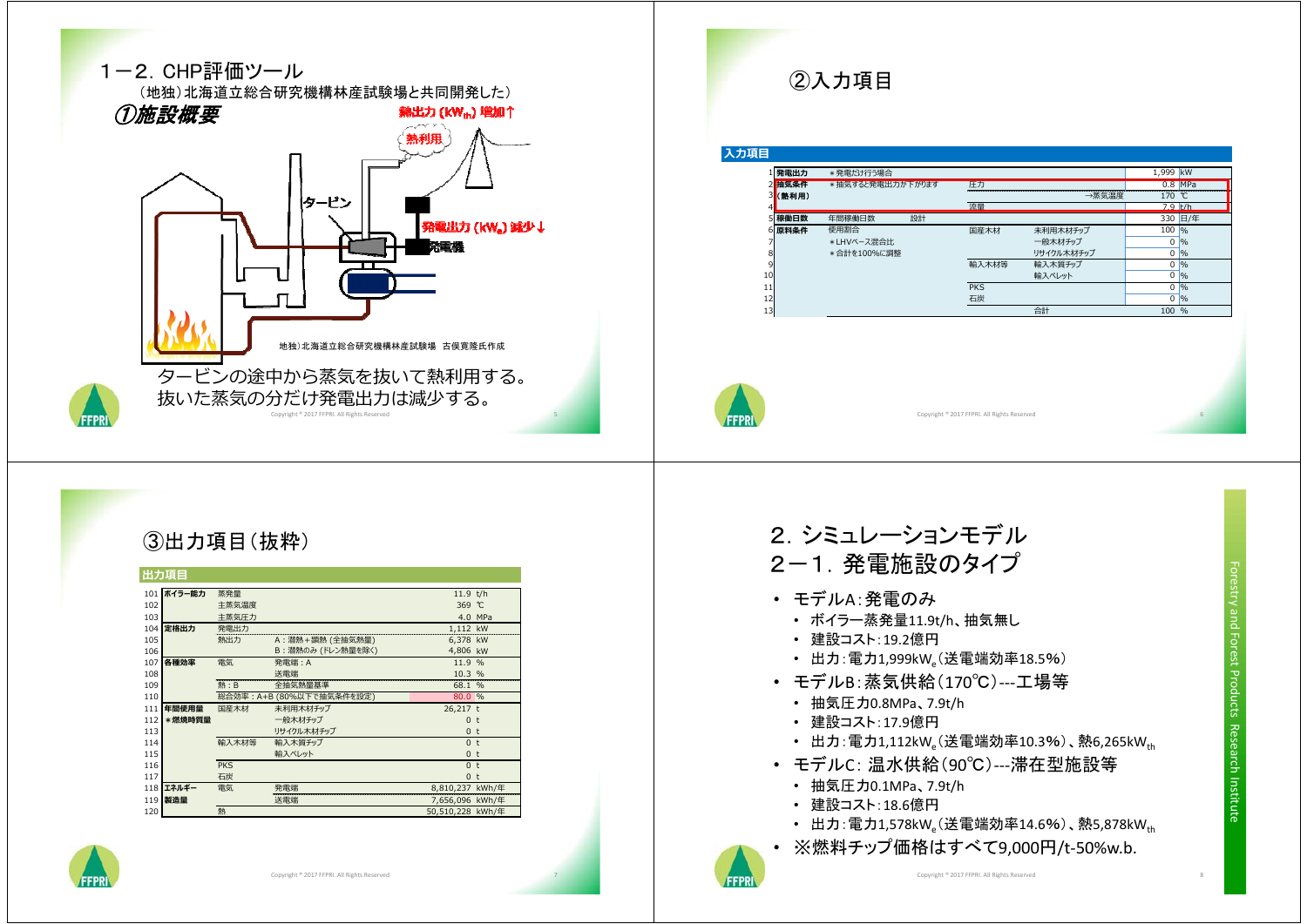